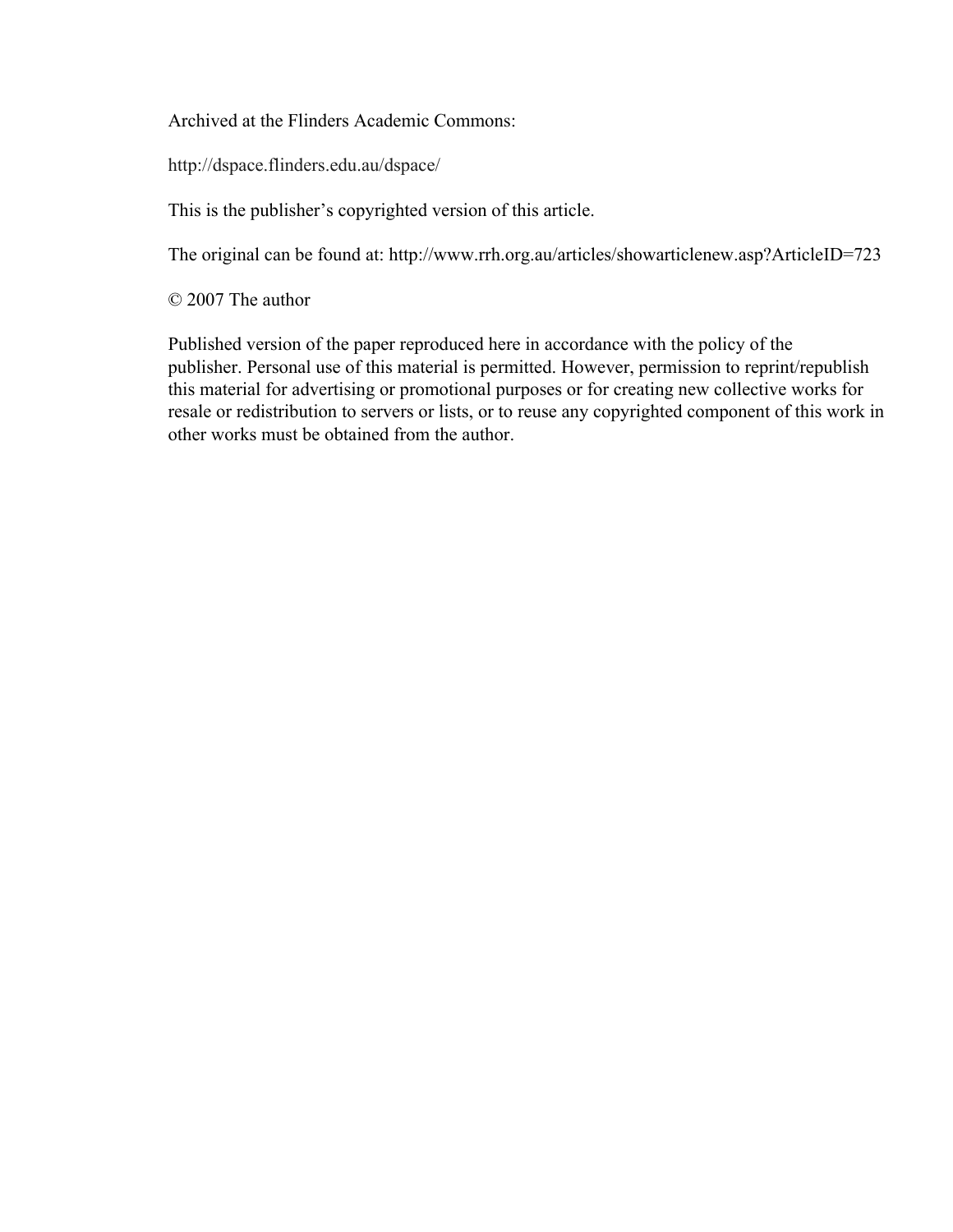

The International Electronic Journal of Rural and Remote Health Research, Education, Practice and Polio

#### ORIGINAL RESEARCH

# Clinical training in the Top End: impact of the Northern Territory Clinical School, Australia, on the Territory's health workforce

#### **A McDonnel Smedts, MP Lowe**

Northern Territory Clinical School, Flinders University, Royal Darwin Hospital, Darwin, Northern Territory, Australia

Submitted: 5 February 2007; Resubmitted: 11 April 2007; Published: 8 May 2007

**McDonnel Smedts A, Lowe MP** 

Clinical training in the Top End: impact of the Northern Territory Clinical School, Australia, on the Territory's health workforce Rural and Remote Health 7: 723. (Online), 2007

Available from: http://www.rrh.org.au

#### ABSTRACT

Introduction: The Northern Territory Clinical School (NTCS), a teaching site of the Flinders University School of Medicine, was established in Darwin, Northern Territory (NT; 1997) in response to a need for regional clinical training. An enrolment quota of NT resident, Aboriginal and Torres Strait Islander students was implemented to encourage the recruitment of local applicants to the medical program. The objective of this study was to assess the impact of the NTCS and the quota program on the NT health workforce at the intern and junior doctor levels.

Methods: A database was constructed to compile the training location, quota participation, place of internship, and NT medical registration of 452 Flinders School of Medicine graduates (1999-2005). Statistical analysis of de-identified data yielded outcomes regarding length of placement in the NT, internship state, and registration by the NT medical board.

**Results:** Students enrolled with the NTCS elected to spend significantly more time in the NT during their final year of medical school than non-NTCS Flinders University students  $(16.7 \pm 7.9$  weeks vs  $1.9 \pm 3.9$  weeks;  $p<0.01$ ). Quota students undertook longer NT placements than their non-quota NTCS peers (20.4 ± 8.9 weeks vs 15.3 ± 6.9 weeks;  $p$ <0.05). A significant proportion (54%) of NTCS alumni completed their internship training in the NT, and NTCS students were more than 10 times more likely to spend their intern year in the NT than non-NTCS Flinders graduates. Of the quota cohort, 70% chose an internship position at NT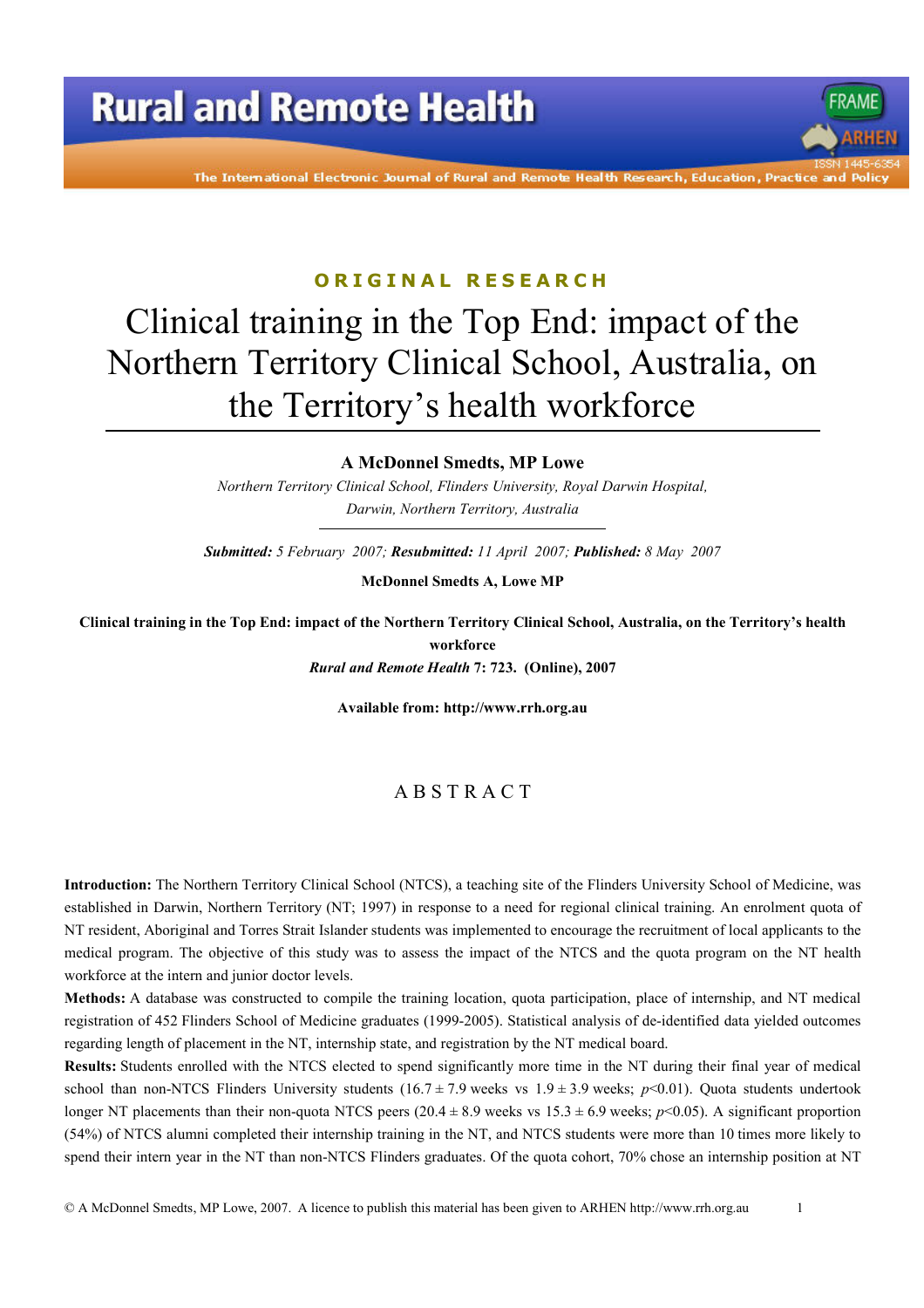#### -Rural-and-Remote-Health-

The International Electronic Journal of Rural and Remote Health Research, Education Practice and Policy



hospitals. Likewise, NTCS students were more than 10 times as likely to have current or expired registration on the NT medical register as other Flinders School of Medicine graduates.

Conclusions: The NTCS has trained over 140 medical students, many of which have joined the NT health workforce as interns and junior doctors. The quota program has been an effective method of enlisting local students who express an interest in living and studying in the NT. Current studies are underway to assess the impact of NTCS recruitment and training strategies on the regional workforce shortage. This preliminary data supports the concept that 'training locals locally' has had positive outcomes for the NT health workforce.

Key words: clinical school, medical workforce, Northern Territory.

#### Introduction

The Northern Territory (NT) is situated in northern Australia. It is large – over 1.3 million  $km^2$  – and is sparsely populated. It has a total population of approximately 200 000, 59% of whom live in either the capital, Darwin, or in Alice Springs. Twenty-nine percent of the population is Aboriginal<sup>1</sup>.

Health workforce shortages have long plagued the NT, and the Australian Department of Health and Ageing has designated the NT a 'district of workforce shortage' annually since 1996, when the classification system was first implemented. This problem has been exacerbated by the geographic remoteness of its population, the high prevalence of both infective and chronic diseases, and the complex challenges of Indigenous health. Numerous programs in Australia and abroad have demonstrated the effectiveness of local training as one strategy to address health workforce shortages<sup>2-6</sup>. In 1994, the Australian Government commenced a 'Rural Health Initiative' to address regional health workforce deficits, leading to the development of over a dozen rural- and community-based clinical training programs across Australia<sup>7</sup>. The James Cook University School of Medicine (Townsville, Queensland) recently reported a retention rate of over 60% of its first graduating class to internships in northern and/or non-metropolitan

Queensland<sup>8</sup>. Longitudinal studies addressing long-term graduate retention in these regions are underway.

Similar tactics have been applied in the NT. The Flinders University School of Medicine (Adelaide, South Australia) and the NT Government collaboratively established the Northern Territory Clinical School (NTCS) in Darwin in 1997 as a teaching site for students of Flinders University School of Medicine. To reinforce the mission of local recruitment, an annual enrolment quota of 10 Northern Territory and five Aboriginal and Torres Strait Islander students was implemented. On average, five of the quota placements have been filled each year (between 1999 and 2005, only two students enrolled under the Aboriginal and Torres Strait Islander quota.), with the remaining 15 placements allotted to other third-year Flinders University students. In addition, medical students from other institutions and final year Flinders University students can elect to undertake one or more short placements (2-6 weeks) in the NT through the NTCS. Since its inception, the NTCS has matriculated over 140 students (including 37 quota placements) and provided nearly 2000 short placements for other Australian and international students.

The strategic goals of the NTCS are to recruit local, and Aboriginal and Torres Strait Islander students to the Flinders University School of Medicine program, to facilitate a positive and meaningful clinical learning experience, to impart an appreciation for the unique health issues of the NT, and to cultivate a supportive professional network for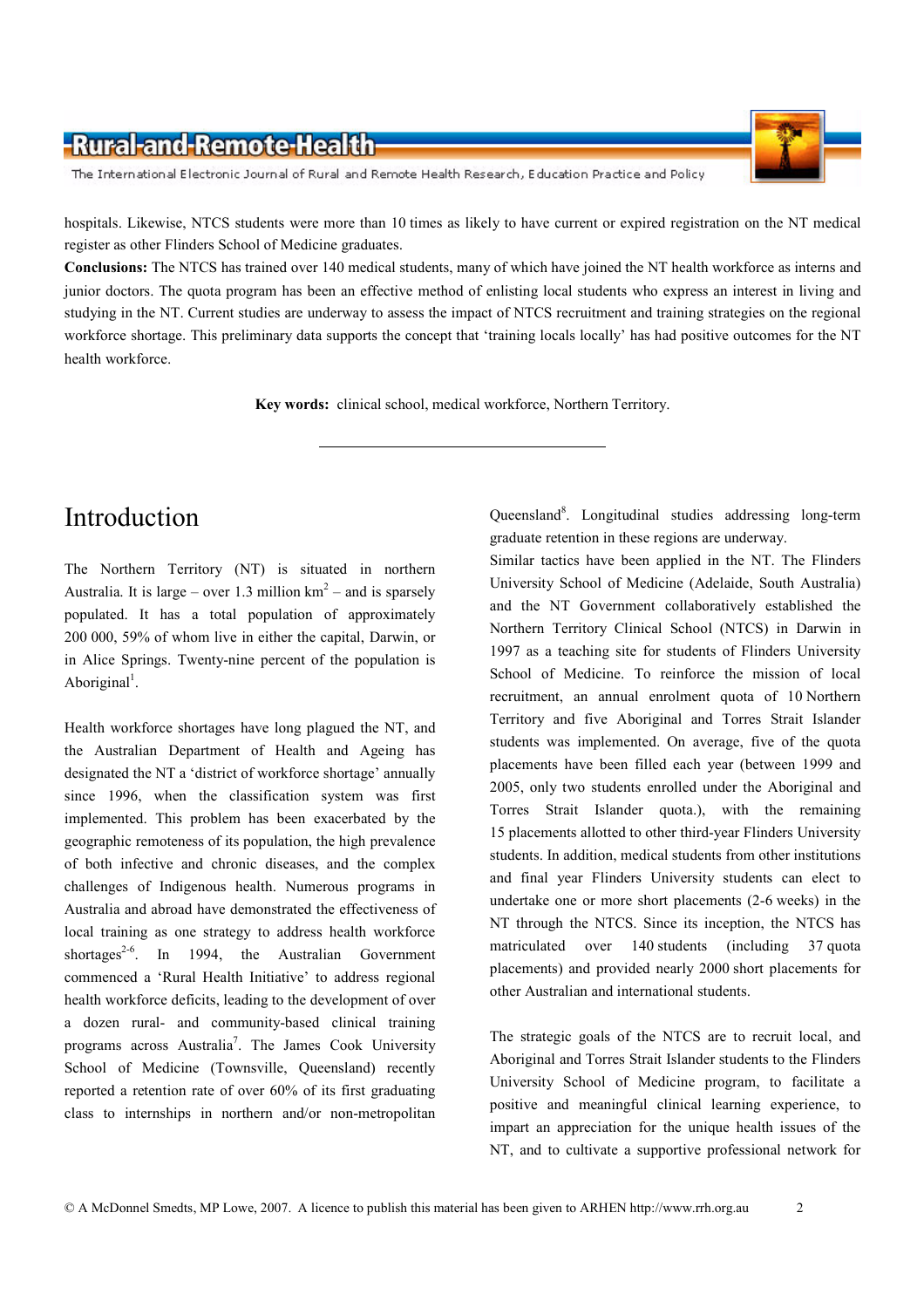#### -Rural-and-Remote-Health-

The International Electronic Journal of Rural and Remote Health Research, Education Practice and Policy

students and faculty. In principle, these aims enable the NTCS to act as a conduit for medical graduates to join the NT workforce

This article presents an assessment of the outcomes of six academic years (Flinders School of Medicine graduates: 1999-2005) with respect to the impact of the NTCS on the NT medical workforce. Ongoing studies are in place to evaluate the role of the NTCS in clinical staff and graduate retention, and to identify specific factors associated with living and working as a clinician in the NT.

## Methods

Our retrospective analysis included 452 Flinders School of Medicine graduates from 1999 to 2005; students with incomplete records were excluded from the study. Data regarding students' year of enrolment at NTCS, sex. Aboriginal or Torres Strait Islander classification, NT quota status, and total weeks spent in NT placements were collected from the internal (NTCS) administrative database. Internship site was ascertained from the Royal Darwin Hospital intern records and the Flinders Department of Medical Education. The NT Health Professions Licensing Authority medical register was referenced to determine current or elapsed NT registration and registration category.

For the purposes of this study, students who completed their third year of Flinders University Medical program through NTCS are classified as 'NTCS students', and this was further divided into NT quota and non-quota categories. The remaining Flinders University School of Medicine graduates (who in some cases may have undertaken short elective or 'selective' placements in the NT during their final year) are identified as 'non-NTCS'.

Records were de-identified using random number assignment to replace identifying data. SPSS software (SPSS Inc. Chicago, IL, USA) was employed for statistical analysis. De-identified data was evaluated by student's t-test,

analysis of variance (post hoc pairwise comparisons were made using protected least significant difference test), crosstabulation, and/or the  $\gamma$ -square distribution test as appropriate. Differences were considered significant where  $p<0.05$ .

Ethical approval for this study was obtained through the Human Research Ethics Committee of the NT Department of Health and Community and Menzies School of Health Research (06/32).

#### **Results**

Our analysis was undertaken to evaluate the training experience and internship placement decisions of 452 Flinders University graduates from 1999 to 2005. Ninety-six of the students included in the study undertook their third year of training with NTCS, including 27 enrolled through the NT/Aboriginal and Torres Strait Islander quota program (Table 1).

NTCS students spent a significantly greater period of time in the NT during their final (4th) year of the Flinders Medical program than non-NTCS Flinders medical students  $(16.7 \pm 7.9 \text{ weeks vs } 1.9 \pm 3.9 \text{ weeks; } p \le 0.01)$ . Placements completed by NTCS quota students were, on average, 25% than non-quota students' placements longer  $(20.4 \pm 8.9 \text{ weeks vs } 15.3 \pm 6.9 \text{ weeks}; p<0.05).$ 

Australia-wide, over 90 intern positions were filled by NTCS students between 1999 and 2006; five students chose internships overseas. NTCS students were more than 10 times as likely to spend their intern year in the NT as non-NTCS Flinders graduates: this probability was even higher for the NTCS quota group. Over 70% of NTCS quota students chose an internship position at NT hospitals  $(Table 2).$ 

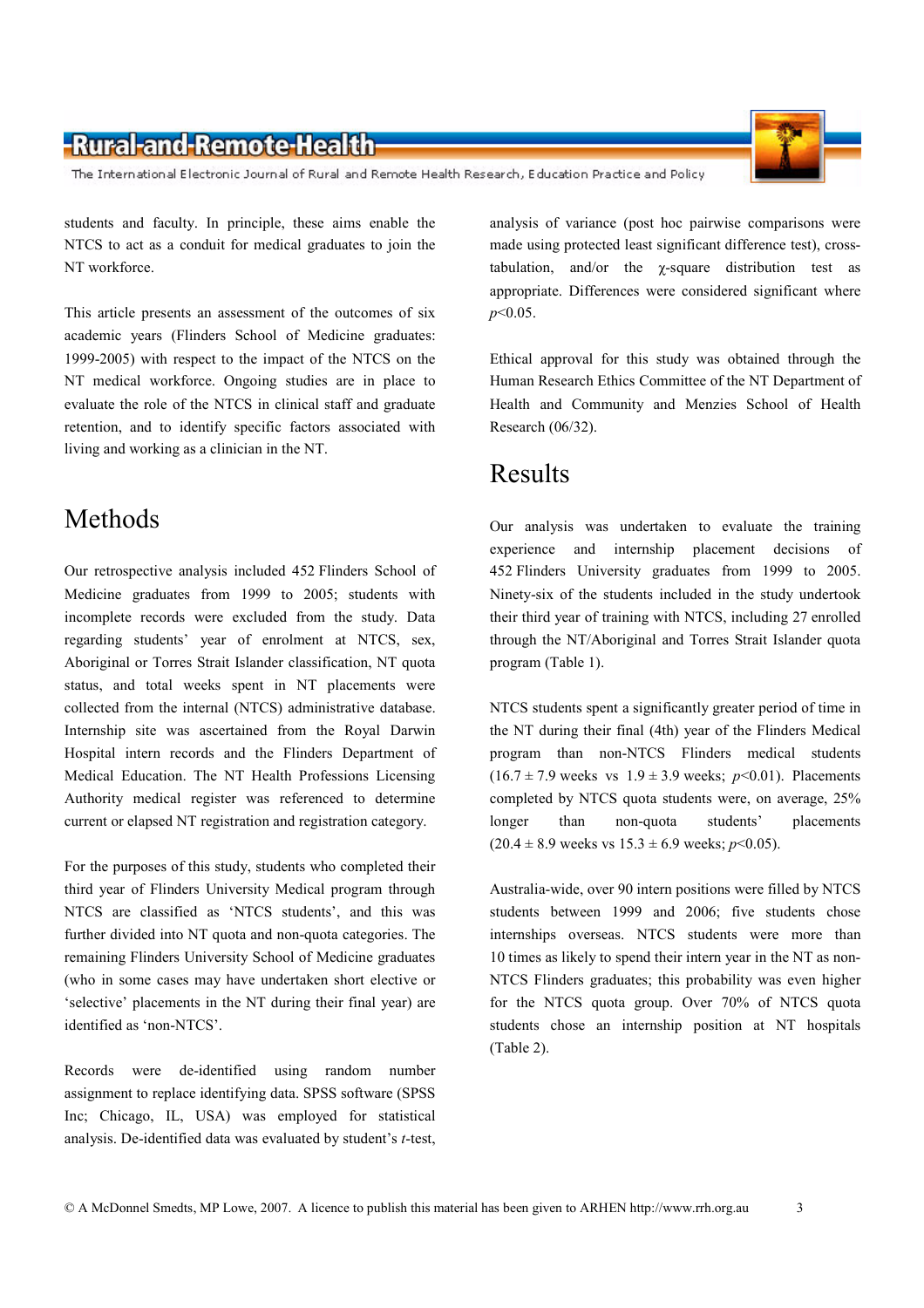

The International Electronic Journal of Rural and Remote Health Research, Education Practice and Policy

| <b>Graduation year</b> | Not NTCS <sup>†</sup> | <b>NTCS</b> | <b>Total</b>   |     |
|------------------------|-----------------------|-------------|----------------|-----|
|                        |                       | Non-quota   | Quota          |     |
| 1999                   | 52                    | 10          | $\theta$       | 62  |
|                        | 84%                   | 16%         | $0\%$          |     |
| 2000                   | 41                    | 9           | 5              | 55  |
|                        | 75%                   | 16%         | 9%             |     |
| 2001                   | 57                    | 11          | 4              | 72  |
|                        | 79%                   | 15%         | 6%             |     |
|                        | 62                    | 10          | 5              | 77  |
| 2002                   | 81%                   | 13%         | 6%             |     |
|                        | 65                    | 11          | 4              | 80  |
| 2003                   | 81%                   | 14%         | 5%             |     |
| 2004                   | 44                    | 10          | 5              | 59  |
|                        | 75%                   | 17%         | 8%             |     |
| 2005                   | 35                    | 8           | $\overline{4}$ | 47  |
|                        | 74%                   | 17%         | 9%             |     |
|                        | 356                   | 69          | 27             | 452 |
| Totals                 | 79%                   | 15%         | 6%             |     |

Table 1: Distribution of students included in the study

<sup>†</sup> Flinders University School of Medicine graduates who did not attend NTCS during their 3rd year. NTCS, Northern Territory Clinical School.

Table 2: Flinders University medical graduates' internship placements (1999-2005). The majority of NTCS students undertook internships in the NT (48% of non-quota students and 70% of quota students), while most (61%) non-NTCS Flinders graduates interned in South Australia.

|                       | <b>NTSC</b> status | <b>NSW</b><br><b>ACT</b> | NT  | QLD              | <b>SA</b> | <b>TAS</b> | <b>VIC</b> | <b>WA</b>      | O/S          | <b>Totals</b> |
|-----------------------|--------------------|--------------------------|-----|------------------|-----------|------------|------------|----------------|--------------|---------------|
|                       |                    | 24                       | 13  | 15               | 217       | $\tau$     | 13         | 15             | 52           | 356           |
| Not NTCS <sup>†</sup> | 7%                 | $4\%$                    | 4%  | 61%              | 2%        | 4%         | $4\%$      | 15%            |              |               |
| <b>NTCS</b>           | Non-               | 9                        | 33  | $\boldsymbol{0}$ | 11        | 6          |            | $\overline{4}$ | 5            | 69            |
|                       | quota              | 13%                      | 48% | $0\%$            | 15%       | 8%         | $1\%$      | 6%             | $7\%$        |               |
|                       | Quota              | $\theta$                 | 19  | 2                | 3         |            | $\theta$   | $\overline{2}$ | $\mathbf{0}$ | 27            |
|                       |                    | $0\%$                    | 70% | 8%               | 12%       | $4\%$      | $0\%$      | 8%             | $0\%$        |               |
| Totals                |                    | 33                       | 65  | 17               | 231       | 14         | 14         | 21             | 57           | 452           |
|                       |                    | 7%                       | 14% | 4%               | 51%       | 3%         | 3%         | 5%             | 13%          |               |

<sup>†</sup> Flinders University School of Medicine graduates who did not attend NTCS during their 3rd year. NTCS, Northern Territory Clinical School, NSW, New South Wales; ACT, Australian Capital Territory; NT, Northern Territory; QLD, Queensland; SA, South Australia; TAS, Tasmania; VIC, Victoria; WA, Western Australia; O/S, overseas.

A relationship between the length of time spent in the NT during the final year and electing an NT internship became apparent in our study (Table 3). Students who spent over half (20 weeks) of their final year in electives/selectives in the NT were nearly 20 times more likely to choose an internship in the NT than those who spent less than 20 weeks. Flinders

 $\overline{4}$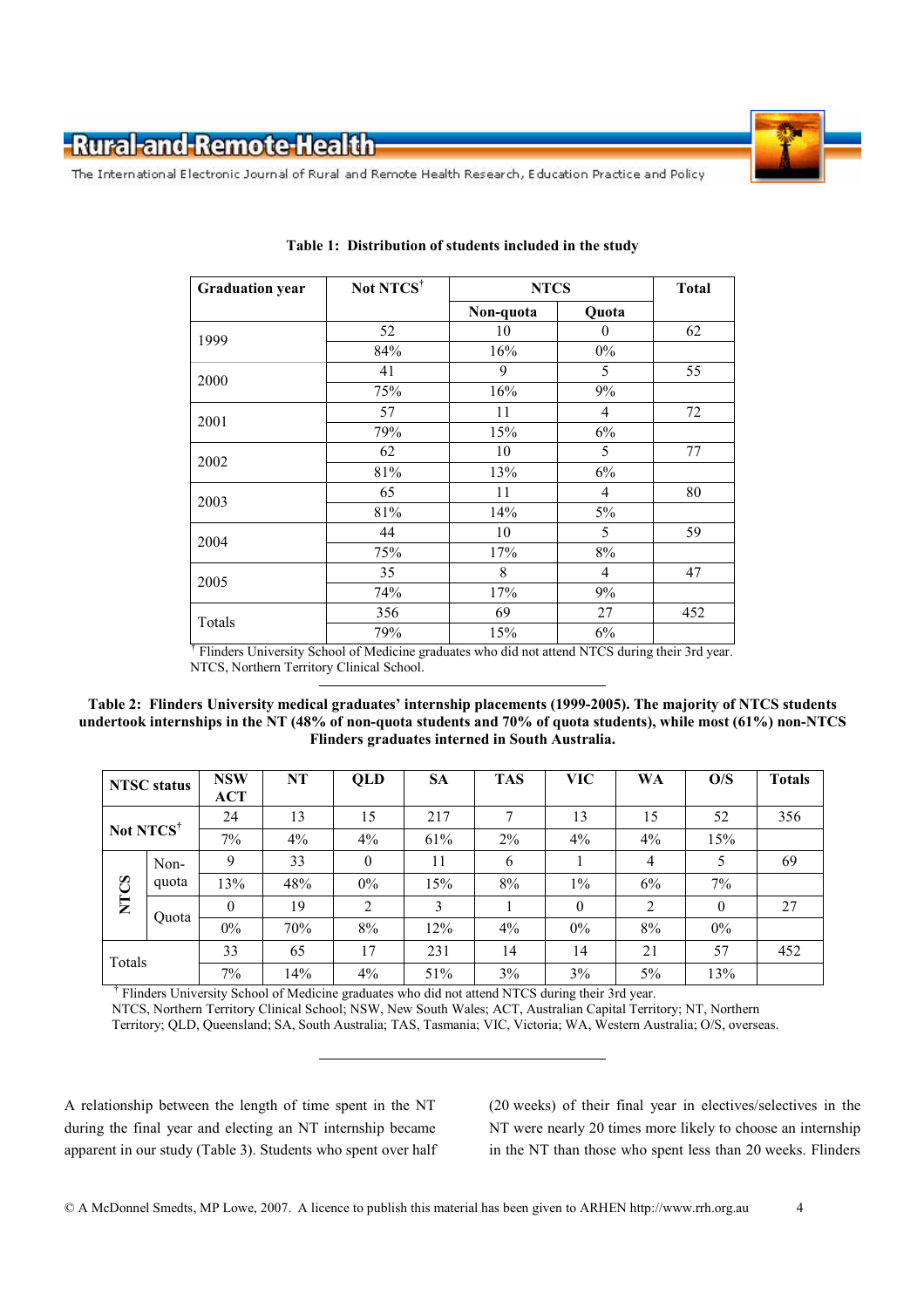### -Rural-and-Remote-Health-

The International Electronic Journal of Rural and Remote Health Research, Education Practice and Policy

University graduates who spent less than 20 weeks in the NT during their final year were most likely to internship in South Australia. Of the 65 Flinders University students in the study who interned in the NT, 13 were non-NTCS students, most of whom had spent less than 20 weeks in the NT during year  $\overline{4}$ .

Interestingly, over 60% of quota students who interned in the NT had elected to spend most of their final year in NT, while non-quota students completed shorter year 4 placements before returning to the NT for internship training (Fig 1).

The Medical Board of the NT grants conditional registration to medical graduates undertaking internships in NT hospitals - full registration may be applied for with satisfactory completion of the intern year. Forty-nine students included in this study had been granted *full* registration in the NT; of the 39 graduates with current/active registration (as of August, 2006), 29 (74%) were NTCS alumni.

### **Discussion**

The NT capital, Darwin, is not usually considered part of rural Australia, but due to its small size and remote location, it bears many similarities to rural areas - including a medical workforce shortage. The results of our study demonstrate that the establishment of a clinical training program with an emphasis on local recruitment is an effective method of augmenting the local health workforce. A substantial fraction of NTCS alumni have elected to compete their intern year in the NT, a preference that strongly associates with the length of time spent in the NT during the final year/s of their degree. In addition, it has been shown that many of our graduates are or have been registered by the Medical Board of the NT - although the long-term retention rate of these junior doctors is as yet undetermined. And while retention is recognised as a key challenge to the NT health workforce, addressing this issue falls in many ways beyond the scope of the NTCS. Future studies are planned to evaluate whether and how preceptorship impacts job satisfaction and retention

(ie for consultants engaged in teaching the NTCS medical students). Our other current research endeavours include exploring the motivations and expectations of incoming students, identifying the variables that influence student training and career decisions, and gaining a clearer understanding of the impact of the NTCS on the urban and rural medical workforce in the NT.

The factors that influence medical student recruitment and retention, especially in regard to the rural workforce, remain a topic of considerable interest and research. Such factors were identified in a recent report<sup>5</sup>, which reviewed and compiled key outcomes of 21 multivariate cohort studies undertaken in US medical schools between 1990 and 2000. In this analysis, individual factors were characterised as deriving by 'nature' (pre-medical school - inherent to the student or resulting from their upbringing) or 'nurture', that is factors influenced by the medical training experience (Fig 2). This differentiation is useful in terms of identifying issues relevant to recruitment tactics and for developing approaches to 'nurturing' future practitioners through the curriculum and training experience.

Two pre-medical school factors found to have significant association with rural recruitment were: (I) having had a rural upbringing; and (ii) expressing a career intention of rural or family practice. The presumed relevance of these factors to the NT was a driving force behind the implementation of the NTCS quota program - the 'train locals locally' approach. Indeed, a condition of application to the NTCS quota is residential status in the NT, and the great majority of applicants report an intention to live and work in the NT at the completion of their training (as reported in anonymous, voluntary surveys conducted for an internal audit of the NTCS, 2006, data not shown). Reasons behind the low number of students applying under the Aboriginal and Torres Strait Islander quota remain unknown, but addressing this issue is a priority in the recruitment and strategic planning endeavours of the NTCS.

5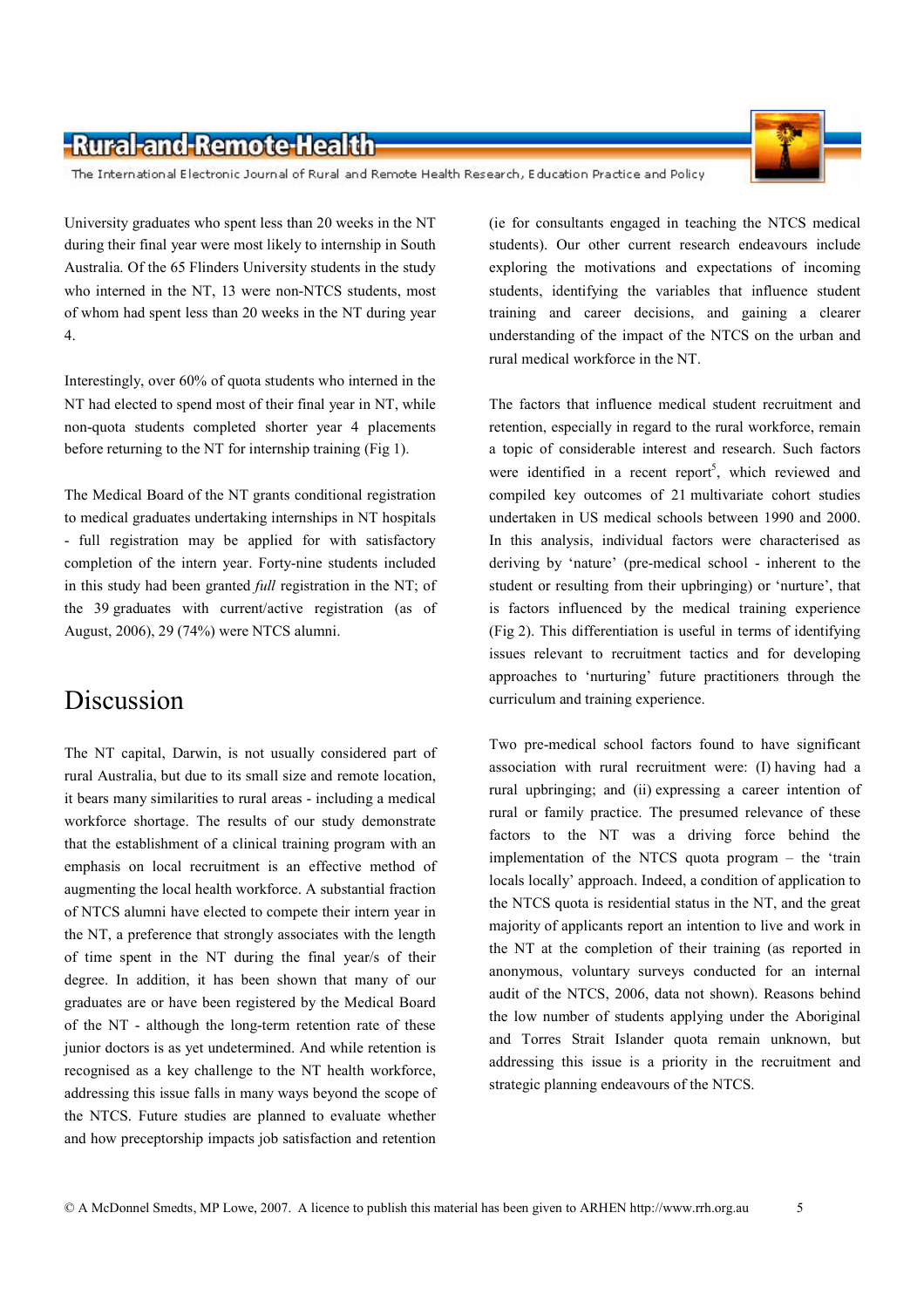



6

The International Electronic Journal of Rural and Remote Health Research, Education Practice and Policy

| Placement      | <b>NSW</b> | NT      | QLD     | <b>SA</b> | <b>TAS</b> | <b>VIC</b> | <b>WA</b> | O/S     | <b>Totals</b> |
|----------------|------------|---------|---------|-----------|------------|------------|-----------|---------|---------------|
|                | <b>ACT</b> |         |         |           |            |            |           |         |               |
| <b>Short</b> † | 24         | 11      | 15      | 217       |            | 13         | 15        | 52      | 354           |
|                | $6.8\%$    | $3.1\%$ | 4.2%    | 61.3%     | $2.0\%$    | 3.7%       | $4.2\%$   | 14.7%   |               |
| Long¶          | Q          | 54      | 2       | 14        |            |            | 6         |         | 98            |
|                | $9.2\%$    | 55.1%   | $2.0\%$ | 14.3%     | 7.1%       | 1.0%       | $6.1\%$   | $5.1\%$ |               |
| Totals         | 33         | 65      | 17      | 231       | 14         | 14         | 21        | 57      | 452           |
|                | 7.3%       | 14.4%   | 3.8%    | 51.1%     | 3.1%       | 3.1%       | 4.6%      | 12.6%   |               |

#### Table 3: Study sample cross-tabulation: internship state by time spent in the Northern Territory during year 4

 $\dagger \leq 20$  Weeks;  $\P > 20$  weeks.

NSW, New South Wales; ACT, Australian Capital Territory; NT, Northern Territory; QLD, Queensland; SA, South Australia; TAS, Tasmania; VIC, Victoria; WA, Western Australia; O/S, overseas.



Figure 1: The number of Flinders University-graduated Northern Territory (NT) interns who completed long or short placements in the NT during their final (4th) year of medical school. NTCS, Northern Territory Clinical School.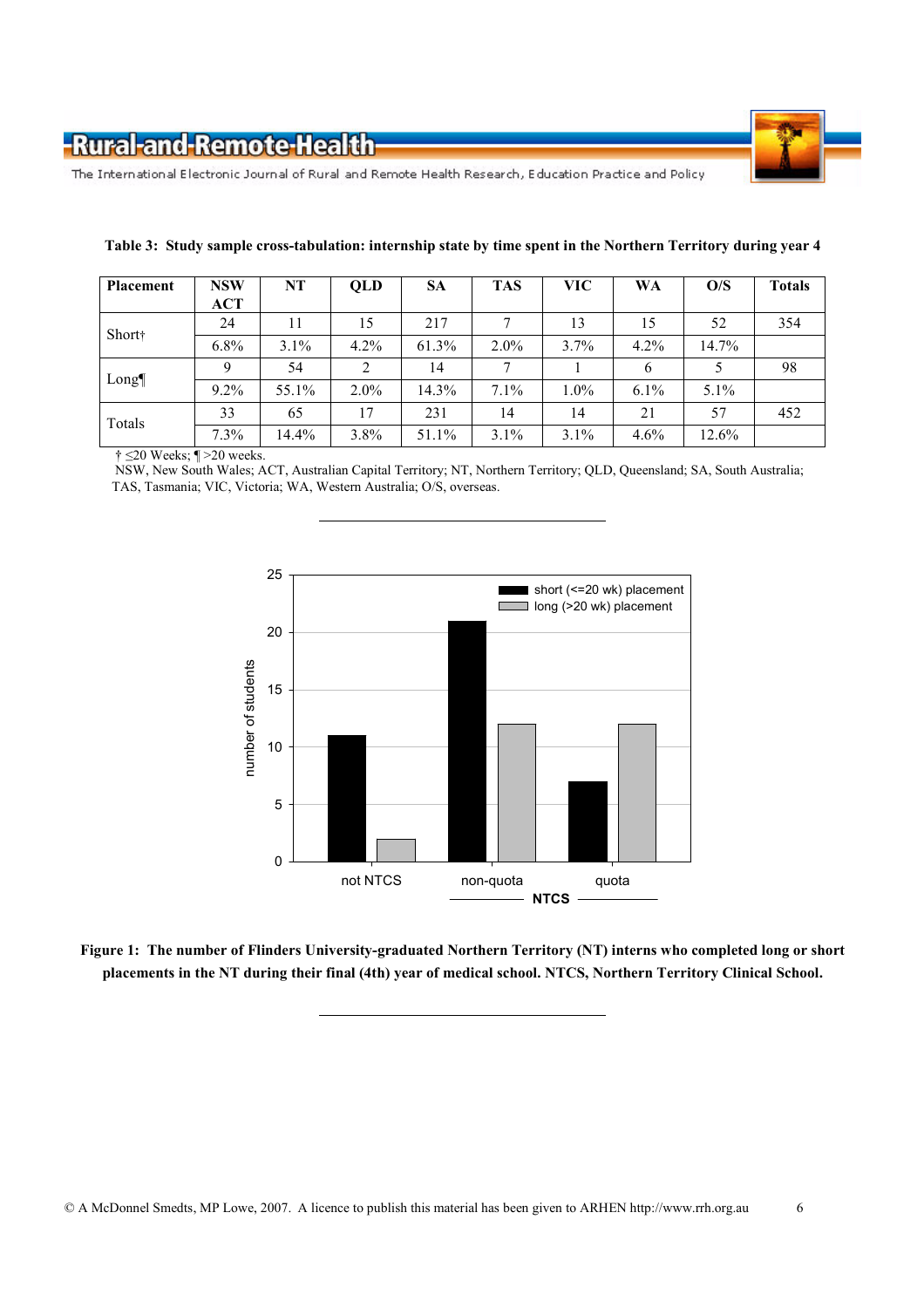

Figure 2: Factors associated with the recruitment of physicians to rural areas. From key issues described in Brooks et al<sup>5</sup>.

A significant proportion of non-NT students who come to study in the NT also stay for internship training; therefore, it is valuable to understand what drives their career decisions. A widely held perception is that the allure of the NT lies in its promise of adventure and opportunities to contribute meaningfully to Indigenous health; however, little research has been done to substantiate these ideas. Results of our preliminary studies on the motivation and intentions of our students suggest that a tropical/outback lifestyle and challenging clinical environment are enticing factors (authors' pers. data, 2006). And, as anticipated, an interest in Indigenous health was commonly cited as a reason for choosing to study in the NT.

Aspects of the medical school and/or the training experience also relate to career choice; in particular, location in a rural state, public ownership, and community-based curricula were associated with higher rates of recruitment to rural areas<sup>5,9</sup>. Although the NTCS utilises a primarily hospitalbased teaching framework, students undertake placements in both a rural and urban general practice, and the integration of NT health issues across the curriculum is a core strategic aim of the program.

The NTCS is keenly aware of the current issues in medical education and the health workforce, and is committed to reflecting these matters in its administrative and academic strategies. Research addressing the effectiveness of the clinical school in achieving its aims will guide future directions and shed light on important questions in clinical training. Longitudinal studies are necessary to evaluate the long-term impact of the NTCS; in the meanwhile, efforts

will continue toward understanding the factors involved in producing highly-skilled, dedicated, and compassionate clinicians.

# Conclusions

The NTCS has trained over 100 medical students, many of which have joined the NT health workforce as interns and junior doctors. Through a quota program, we have engaged local students who express an interest in living and studying in the NT; studies are underway to assess the impact of this recruitment strategy on the regional workforce shortage. Alhough preliminary, this study supports the concept that 'training locals locally' is an effective mechanism to enlist and retain clinicians to the NT.

### Acknowledgements

The authors extend their appreciation to the Flinders Department of Medical Education and Dr Vino Sathianathan (Deputy Medical Superintendent, Royal Darwin Hospital) for the provision of data; and Joseph McDonnell (Menzies School of Health Research) for statistical advice.

# References

1. Northern Territory Government. Northern Territory submission to the Productivity Commission Health Workforce Study -Department of Health and Community Services. (Online) 2005. Available: http://www.pc.gov.au/study/healthworkforce/subs/ subpp182.pdf Accessed 26 April 2007.

 $\overline{7}$